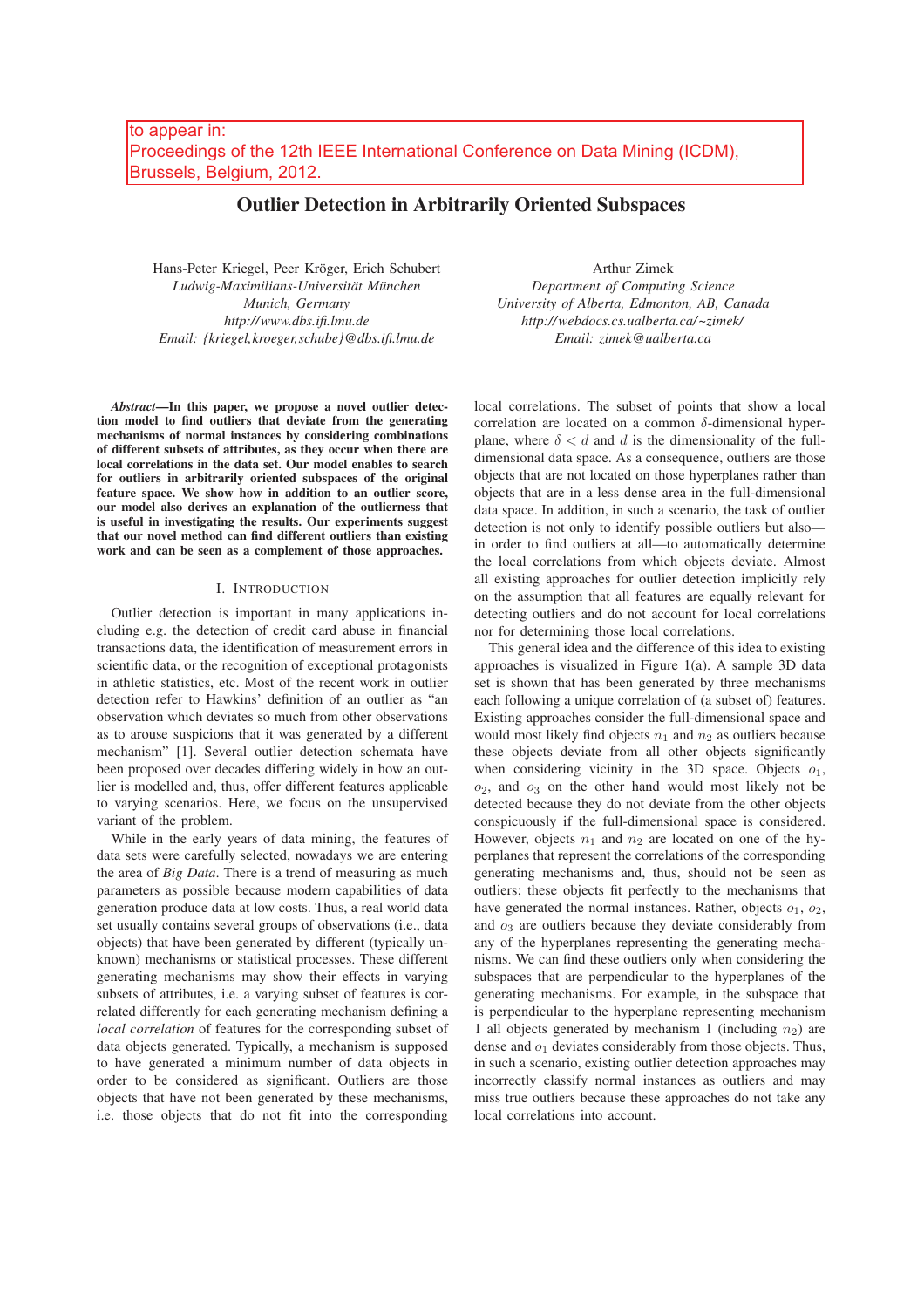

Figure 1. The general idea of finding outliers in subspaces of the original feature space by projecting the data to the orthogonal subspace S.

In this paper, $1$  we introduce an outlier model that detects outliers as points that do not fit to any significant local correlation in the data. Orthogonal to existing methods, this model is the first approach to consider local correlations within the outlier detection process. We simultaneously identify outliers in arbitrarily oriented subspaces of the original feature space and determine the relevant correlation of attributes that needs to be considered to detect the corresponding outlier. This is obviously beneficial in many applications, e.g. in scientific domains where the relationship between causation and effect can only be exploited when considering correlations among attributes. Our new model should be seen as a complement of the set of existing approaches rather than as a strict rival because it computes a completely different type of outliers under completely different assumptions. The benefit of having quite different rationals and models to derive outliers has been demonstrated for the construction of outlier detection ensembles [4].

The remainder is organized as follows. We review related work in Section II. Our novel outlier model is described in Section III. An experimental evaluation of the proposed method is presented in Section IV. Section V provides final conclusions.

### II. RELATED WORK

Existing unsupervised outlier detection approaches can be classified as global or local. A global model is based on properties compared over the complete data set assuming one global generating mechanism underlying the normal instances. A local outlier approach considers a local selection of the data set which seems better suitable when multiple generating mechanisms exist.

Existing outlier detecting methods differ in the way they model and find the outliers and, thus, in the assumptions they rely on, implicitly or explicitly. In statistics, outlier detection is usually addressed by modelling the generating mechanism(s) of the normal data instances using a single or a mixture of multivariate Gaussian distribution(s) and

<sup>1</sup>This paper presents an improved version of the method COP as discussed in [2, chap. 18]. See also the discussion in a recent survey [3].

measuring the Mahalanobis distance to the mean(s) of this (these) distribution(s). Barnett and Lewis [5] discuss numerous tests for different distributions in their classical textbook. As a rule of thumb, objects that have a distance of more than  $3 \cdot \sigma$  to the mean of a given distribution ( $\sigma$  denotes the standard deviation of this distribution) are considered as outliers to the corresponding distribution. The data mining community developed many different approaches that have less statistically oriented but more spatially oriented notions to model outliers. Distance-based outlier models consider the number of nearby objects or the distances to nearby objects as an indication of the outlierness of an object [6]– [11]. Angle-based outlier scores like ABOD [12] assess the variance in angles between an outlier candidate and all other pairs of points. Density-based approaches compare the density of each object with the density of its neighbors [13]–[18]. However, all these approaches rely implicitly on the assumption that a globally fixed set of features (usually all available attributes) are equally relevant for the outlier detection process.

Some approaches try to account for a local feature relevance and search outliers in axis-parallel subspaces of the data space [19]–[27]. This is obviously a special case of finding outliers in arbitrarily oriented subspaces. The most recent of these approaches, HiCS [27], uses a Monte-Carlo sampling approach to detect interesting feature combinations, then runs an existing outlier detection method (in the article they experiment with LOF [13], but suggest that any other method will be usable) in each such subspace. The feature selection is in fact global, locality is introduced by the method used within the chosen projections. A recent survey [3] is discussing subspace outlier detection in a broader perspective.

So far, no outlier detection approach is considering *local* correlations of attributes for outlier detection and searches for outliers in arbitrarily oriented subspaces, analyzing the *locally* relevant feature combinations only.

Outlier detection is orthogonal to clustering [28] where the aim is to find a natural grouping of sets of similar data objects, i.e. the generating mechanisms of a data set. In fact, clustering algorithms have similar problems like outlier detection approaches in the above described scenarios. Thus, a plethora of specialized methods has been proposed for the detection of clusters in subspaces of the data space (see e.g. the surveys [29]–[31]), some taking into account local correlations, e.g., [32]–[34]. Although outliers can be seen as objects that do not fit well into any cluster, clustering algorithms can usually not be used for outlier detection because these algorithms search for clusters and their corresponding subspaces rather than outliers and their corresponding subspaces. Object that are not assigned to any subspace cluster need not necessarily be remarkable outliers in any of the subspaces in which the detected clusters exist.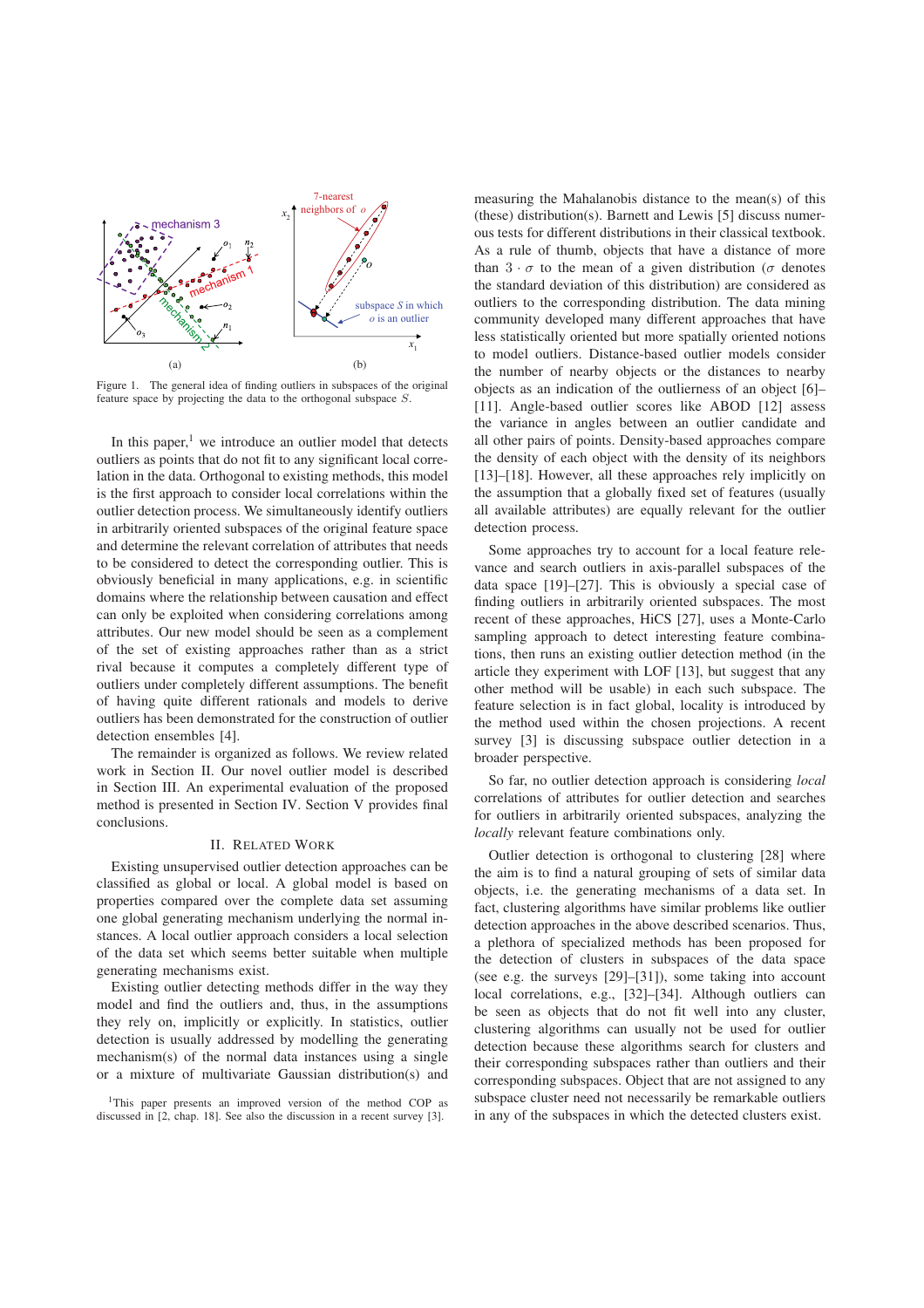## III. OUTLIER DETECTION IN SUBSPACES

## *A. General Idea*

In the following, we assume  $\mathcal{D} \subset \mathbb{R}^d$  to be a database of  $n$  feature vectors in a  $d$ -dimensional space generated by several mechanisms (i.e. statistical processes). Data objects from the same generating mechanism are assumed to show a similar correlation among some attributes such that they are located on a common  $\delta$ -dimensional ( $\delta \le d$ ) hyperplane, hereafter also called *correlation hyperplane*. The basic idea of our approach is that a data point o is an outlier w.r.t. a set of "normal" reference objects  $N \subset \mathcal{D}$  if  $o$  is not located on the hyperplane spanned by the points of  $N$ . If the objects in  $N$  and  $o$  itself are projected on the (arbitrarily oriented) subspace perpendicular to the hyperplane spanned by the objects in  $N$ , we can observe that the objects in  $N$  exhibit a high density in that subspace whereas  $\sigma$  is considerably far apart from these objects. This idea is visualized in Figure 1(b). Thus, we consider a set of reference objects  $N$  for an object  $o$  in order to evaluate the outlier degree of  $o$  w.r.t. N similar to existing local outlier detection approaches. However, fundamentally different to existing approaches, we do not consider the density of  $o$  and the density of the neighbors of  $o$  in the full-dimensional space. Rather, we determine the correlation, i.e. the hyperplane, defined by the neighbors of  $\sigma$  and evaluate the deviation of  $\sigma$  to its neighbors in the subspace perpendicular to that hyperplane. This procedure measures how good  $o$  fits to this correlation. The motivating idea for this approach is the assumption of possible dependencies among different attributes [35]. Different mechanisms that have generated the data will then most likely exhibit also different sets of dependencies among attributes. Eventually, these dependencies are also interesting themselves in order to grasp possible underlying mechanisms, since those mechanisms are presumably unknown *a priori* and local.

In the following, we first introduce a concept to describe local correlation models (Section III-B) which are used to determine our outlier scores. In Section III-C we discuss how to obtain a useful outlier score from the model. We discuss the choice of the local reference set  $N$  in Section III-D and present a method to derive an explanation for the found outliers in Section III-E. Finally, a short description of the outlier detection algorithm and a discussion of its properties completes this Section (Section III-F).

### *B. Local Correlation Models*

Correlations in 2 dimensions are commonly measured using Pearson correlation and more generally by using covariance. To abstract this to arbitrary dimensionality, it is common to use the *covariance matrix*  $\Sigma_N$  of N, where  $\sigma_{ij}$  := Cov $(X_i, X_j)$  for attributes  $X_i$  and  $X_j$ . Prime examples are Mahalanobis distance which is defined as:

$$
d_M(x,\mu) := \sqrt{(x-\mu)^T \Sigma^{-1} (x-\mu)}
$$

and Principal Component Analysis (PCA), which decomposes the covariance matrix into a rotation matrix V containing the eigenvectors and a diagonal matrix  $\Lambda$  containing the associated eigenvalues in descending order such that

$$
V\Lambda V^{-1} = \Sigma
$$

Using this decomposition yields the following formulation of Mahalanobis distance of x from mean  $\mu$ :

$$
d_M(x,\mu):=\sqrt{(x-\mu)^TV\Lambda^{-1}V^{-1}(x-\mu)}
$$

The eigenvalues  $\lambda$  in  $\Lambda$  correspond to the variances along the individual eigenvectors and sum up to the total variance of the original data,  $Var(N)$ . If a diagnonal matrix  $\Omega$  is defined using  $\omega_i := \sqrt{1/\lambda_i} = \lambda_i^{-\frac{1}{2}}$ , then  $\Omega \Omega = \Lambda^{-1}$ . Since *V* is a protation matrix  $V^{-1} - V^T$  and since *O* is a diagonal V is a rotation matrix,  $V^{-1} = V^{T}$ , and since  $\Omega$  is a diagonal matrix,  $\Omega = \Omega^{T}$ , therefore matrix,  $\Omega = \Omega^T$ , therefore

$$
d_M(x,\mu) := \sqrt{(x-\mu)^T V^{TT} \Omega^T \Omega V^{-1} (x-\mu)}
$$
  
= 
$$
\sqrt{(\Omega V^T (x-\mu))^T \Omega V^T (x-\mu)}
$$
  
= 
$$
L_2(\Omega V^T (x-\mu))
$$

As we can see from this (well-known) decomposition, Mahalanobis distance is closely related to Euclidean norm  $L_2$ , weighted by the eigenvalues along the principal components.

The eigenvectors in V describe the primary axes of the data set, ordered with decreasing eigenvalues (variance). If there is a strong correlation in the data set, the first eigenvectors will be directed along this variance, while the remaining eigenvectors are orthogonal and can be seen as describing the deviation from the data set. For our local correlation model, we want to exploit this property. By replacing Ω with  $\Omega_{\delta}$  ( $\delta \le d$ ) using

$$
\hat{\omega}_{\delta,i} := \begin{cases} 0 & \text{if } i \leq \delta \\ \omega_i = \lambda_i^{-\frac{1}{2}} & \text{if } i > \delta \end{cases}
$$

we obtain distances that do not take the first  $\delta$  projected dimensions into account. Assuming that the local data is  $\delta$ dimensional,

$$
d_{E,\delta} := L_2(\hat{\Omega}_{\delta} V^{-1}(x - \mu))
$$
 (1)

is therefore a good measure of deviation from the local correlation. We call this δ the *correlation dimensionality* of N. The correlation dimensionality is closely related to the intrinsic dimensionality of the data distribution. If, for instance, the points in  $N$  are located near a common line, the correlation dimensionality of these points will be approximately 1. The difficult part is to determine this correlation dimensionality  $\delta$ . In [36] the authors propose to use a threshold  $\alpha$ , and consider those dimensions such that they explain the fraction  $\alpha$  of the total variance:

$$
\operatorname{argmin}_{\delta} \sum_{i=1}^{\delta} \lambda_i \geq \alpha \text{Var}(N)
$$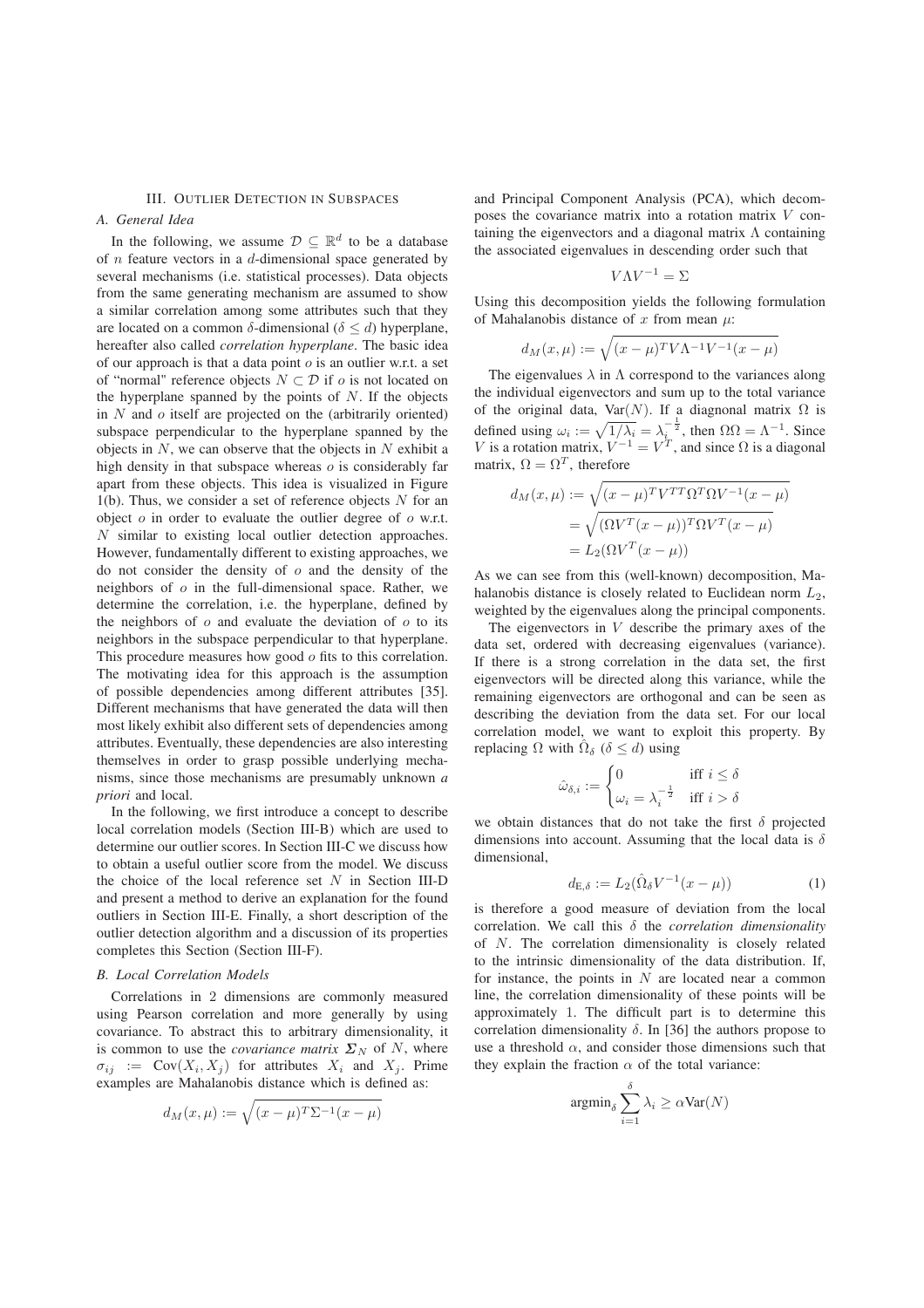

(c) Distance from hyperplane  $H_N$ 

Figure 2. Illustration of the correlation dimension and the distance of an object  $o$  to a hyperplane  $H_N$ .

where  $\alpha = 85\%$  showed good performance. However, this is a rather crude heuristic. In particular, there may be more than one correlation (of different dimensionality) present in the same set. A weaker one-dimensional (linear) correlation can be embedded within a higher dimensional manifold. Therefore, using a threshold may not necessarily be adequate. Additionally, experiments have shown that even in uncorrelated data, in particular when the sample size is low and the dimensionality is high, there will be a significant difference in the eigenvalues that may result in an incorrect dimensionality. In an extreme case, when  $|N| < d$  there can obviously be at most  $|N| - 1$  non-zero eigenvalues.

These ideas are illustrated in Figure 2. Figure 2(a) shows a set of points  $N$  that span a correlation hyperplane  $H$ of correlation dimensionality 1 corresponding to a (perfect) line. One eigenvector  $(v_1)$  already explains the total variance of N. The projection to the first eigenvector describes the position of the object within the subspace, while the projections on the other eigenvectors describe the deviation from the subspace. Figure  $2(b)$  shows a set of points N that span a correlation hyperplane H of correlation dimensionality 2 corresponding to a (perfect) plane. Here, two eigenvectors are needed to represent the position of the object, while the third would determine the deviation.

Let us note that in the displayed examples the correlations are perfect, i.e. there is no deviation from the hyperplane but all points within the set perfectly fit to the hyperplane. In real-world data sets, this is obviously a rather unrealistic scenario. The points will most likely deviate from the (idealized) hyperplane. However, for a known correlation dimensionality  $\delta$  we can measure the deviation from the correlation using Equation 1. It may seem a bit counter intuitive to use the last vectors of the PCA result. The reason is that the first (high variance) vectors will describe the extend of the correlation hyperplane, while the orthogonal (low variance) vectors describe the deviation, which we are interested in here. This is visualized in Figure  $2(c)$ , where the distance of an object  $o$  to a hyperplane  $H_N$  is clearly to be measured orthogonally to the hyperplane. Note that we do not explicitly compute or use the hyperplane  $H_N$  in the following, but it is implicitly encoded in the distance function.

In the first components (those spanning the subspace) the data may be arbitrarily distributed. The remaining components, however, seem to contain errors, which we can intuitively assume to follow approximately a normal distribution if they are indeed not relevant.

The projection onto the last  $d - \delta$  eigenvectors also provides a very useful tool for evaluating the outliers found: it is the difference vector between the true object location and the idealized position the object was expected to be at, which can easily be used as explanation for the outlierness of an object, which we will use in Section III-E.

#### *C. Correlation Outlier Probability*

Even if we know the appropriate correlation dimensionality  $\delta$ , the raw distances are not well suited for outlier detection. A key improvement of LOF [13] over preceding outlier detection methods such as the method of Knorr and Ng [6] was to compare the distances associated with one object to the distances of neighbor objects.

LoOP [18] is a variation of LOF that uses a local statistical density estimation to become less sensitive to the choice of the size of the neighborhood. By using normalization and regularization, the outlier scores become also interpretable as probabilities. A general framework for regularization of arbitrary methods is discussed in [37].

Here, it is not reasonable to use the distance for density estimation like in LOF, but instead we can assume that the error distances correspond to a  $d - \delta$  dimensional normal distribution. After rescaling the data with  $\hat{\Omega}_{\delta}$ , we can even assume the individual dimensions to be approximately independent and identically distributed (i.i.d.), i.e.  $\forall i > \delta \omega_i v_i^T (x - \mu) \sim \mathcal{N}(0, 1)$ . Then the deviation  $d_{\text{E},\delta}$ however is  $\chi(d - \delta)$  distributed, as it is: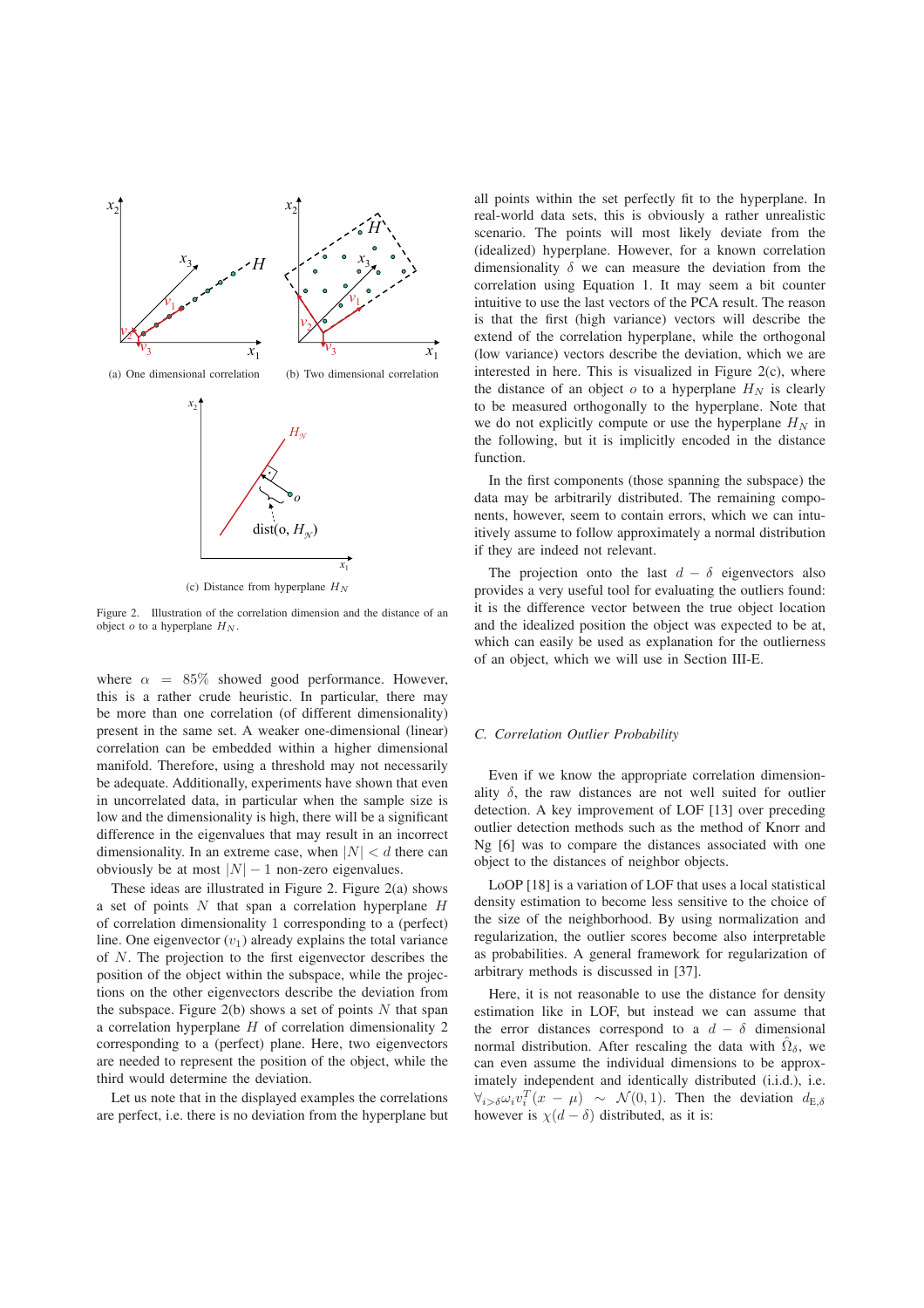$$
d_{\mathrm{E},\delta}(x,\mu) = \sqrt{\sum_{i=\delta+1}^{d} (\omega_i v_i^T (x - \mu))^2}
$$

$$
\sim \sqrt{\sum_{i=\delta+1}^{d} \mathcal{N}(0,1)^2}
$$

$$
\sim \chi(d-\delta)
$$

For convenience and simpler computations, we can also look at the squared distances, which then are  $\chi^2(d-\delta)$  distributed (a special case of the  $\Gamma$  distribution), i.e.

$$
d_{\mathrm{E},\delta}(x,\mu)^2 \sim \chi^2(d-\delta) \tag{2}
$$

$$
\sim \Gamma\left(\frac{d-\delta}{2}, 2\right) \tag{3}
$$

To improve accuracy, we can also try to fit a Gamma distribution to the observed squared distances, instead of relying on the data to be exactly  $\chi^2$  distributed. We used the maximum likelihood estimation by [38], but only applied it to the 85% closest points, to avoid outliers from influencing the parameter estimation.

For these distributions, the cumulative density function (CDF) measures how many objects are expected to be closer to the mean than the given distance. This is a very intuitive value, ranging from 0 to 1, representing the probability, that a random generated object has a smaller distance than the observed instance.

At this point, we can now define the *Correlation Outlier Score* by taking the maximal unlikely deviation, and this way implicitly choosing the correlation dimensionality  $\delta$ .

*Definition 1 (Correlation Outlier Score):*

Formally, the *Correlation Outlier Score* is defined as

$$
COS(o) := \max_{\delta} \text{cdf}_{\Gamma}(d_{\text{E},\delta}(x-\mu))
$$
 (4)

Note that the exact shape of the Γ distribution depends on the dimensionality  $\delta - d$ , and for improved results can be estimated from the observed distances (for each  $\delta$ ).

While this value can already be seen as an "outlier probability" as suggested by [37], it is not yet entirely intuitive. Obviously, 10% of objects are expected to have a probability higher than 90% and 1% higher than 99%. This linear behaviour of the score does not align well with the intuitive use, where we would expect objects with a score of more than 50% to be more likely outliers than inliers, and this should be a much more rare occurrence than 50%.

To obtain this more intuitive probability, we adjust the score in the style of hypothesis testing and compare the hypothesis that the object is *normally distributed* to the alternate hypothesis of the object coming from an arbitrary different distribution. Note that this is not a proper statistical test, but only a best effort to make the score easy to interpret for humans. Assuming a true outlier rate of  $\varphi$ , an object o with  $\cos(\theta) = 1 - \varphi$  should have intuitively an outlier probability of 50%, as there are expected to be as many outliers as normal distributed objects with an equal or higher distance. For normalization we propose to use the formula:

$$
\text{norm}(p, \varphi) := \frac{\varphi \cdot (1 - p)}{\varphi + p}
$$

which rescales the score to norm $(0, \varphi) = 1$ , norm $(1, \varphi) = 0$ .<br>As pormalization constant we used  $\varphi = 0.1\%$  but for large As normalization constant we used  $\varphi = 0.1\%$ , but for large data sets it may be appropriate to lower this value to decrease sensitivity.

*Definition 2 (Correlation Outlier Probability):*

Let N denote a local set of reference objects. The *correlation outlier probability* of  $o \in \mathcal{D}$  w.r.t. N and an assumed outlier rate  $\varphi$ , denoted by COP<sub>N</sub>( $o, \varphi$ ), is defined as

$$
\text{COP}_N(o, \varphi) := \text{norm}(1 - \text{COS}(o), \varphi)
$$

The role of  $\varphi$  is to make the scores more intuitive and usable.

As a final remark, note that we did not exclude  $\delta = 0$ . In this case, no correlation was detected and all dimensions are treated as noise dimensions. Our method then degenerates to a full-dimensional method, and (as we will see in the experimental section) is well able to handle this.

#### *D. Choosing a Reference Set*

So far, we have not yet discussed how to choose the reference set  $N$  w.r.t. which the correlation outlier probability  $COP(o)$  of an object  $o \in \mathcal{D}$  is determined. As discussed above, we assume an unknown number of different generating mechanisms for the normal instances, thus, we argue to use a local rather than a global approach. In fact, we use the  $k$ -nearest neighbors ( $k$ NNs) of  $\sigma$  for some input parameter  $k$  as a reference set, i.e. those  $k$  (or more in case of ties) objects in  $D$  having the smallest distance to  $o$ . Intuitively, k determines a threshold for the minimum number of points necessary to determine a *significant* mechanism. In addition,  $k$  should be large enough to span a  $\delta$  dimensional hyperplane, e.g.  $k > 3 \cdot d$  as suggested in [39]. On the other hand, k should not be chosen too high, because then it is likely that  $N$  contains points that are generated by different mechanisms themselves and PCA cannot detect a meaningful correlation hyperplane.

In order to obtain the principal components in a more stable and robust way (as we expect the presence of outliers), we experimented with two methods. The first is Robust PCA [39] (RPCA) using the suggested weight function  $1-erf$  to compute a weighted covariance matrix. Secondly, we applied a RANSAC [40] variation during computing the covariance matrix, with a threshold of  $d_M^2 \le$  quantile  $\chi(d)(0.9)$  to obtain a consensus covariance matrix. RPCA comes at little extra cost, as the weights are computed from the already known distances. RANSAC PCA scales much more badly with dimensionality, as it performs many iterations of PCA, which is  $O(d^3)$  in complexity and contributes significantly to the overall complexity.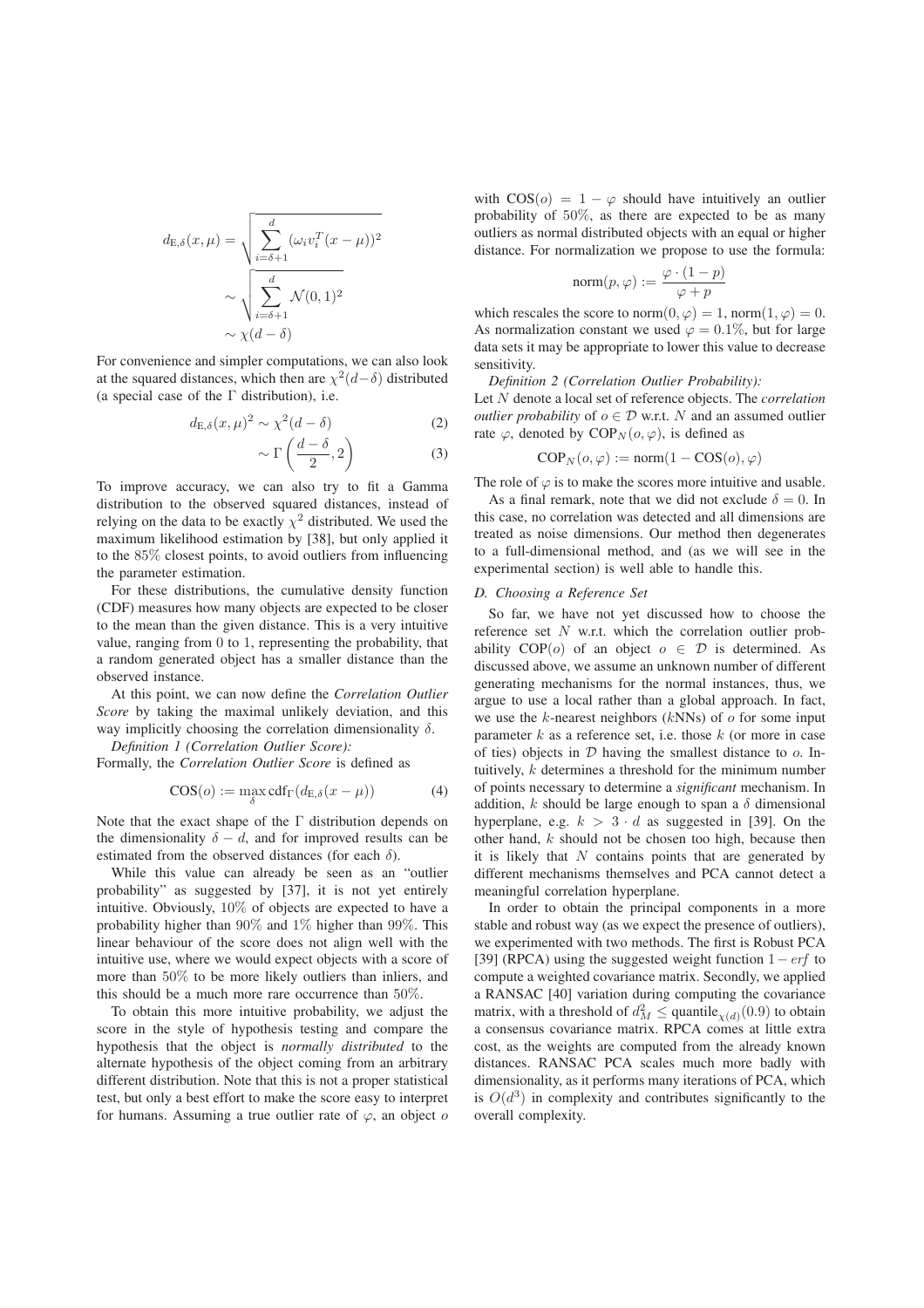| algorithm computeCOP                                                                                                                                                                                                                                                                          |
|-----------------------------------------------------------------------------------------------------------------------------------------------------------------------------------------------------------------------------------------------------------------------------------------------|
| for each $o \in \mathcal{D}$ do:<br>compute $N_k(o)$ the k-nearest neighbors of o;<br>determine $\Sigma_{N_k(o)}, V, \Lambda$ using robust PCA;<br>for each $\delta \leq d$ do:                                                                                                               |
| compute deviation from $\delta$ -dim hyperplane;<br>estimate deviation distribution via $\Gamma$ or $\chi^2$ ;<br>compute $COS_{N_k(o)}(o)$ according to Definition 1;<br>if deviation > maximum deviation <b>then</b> :<br>update maximum deviation score;<br>store associated error vector: |
| end if<br>end for<br>compute $COP_{N_k(o)}(o)$ according to Definition 2;<br>end for                                                                                                                                                                                                          |
|                                                                                                                                                                                                                                                                                               |
|                                                                                                                                                                                                                                                                                               |

Figure 3. Computing the COP.

### *E. Explaining and Interpreting Outliers*

Obviously, it would also be interesting for the user not only to retrieve outliers but also to obtain an interpretation and explanation *why* objects are considered outliers. As indicated above, we can utilize our modelling of correlation hyperplanes not only to derive outliers, but also to derive a quantitative model that explains the correlation w.r.t. which an outlier has been identified as an outlier. The *outlier explanation* generated by COP consists of two main components: the error vector which indicates the error estimated for the object, pointing to the expected position of the object, and the actual outlier score, which indicates how much more likely the outlier is to come from a different (i.e., outlier) mechanism as opposed to being just a rare object from the same mechanism that generated N.

#### *F. Algorithm*

With the concepts described in the previous subsections, we are now able to evaluate outliers by considering local correlations in the data and derive a model for each outlier  $\sigma$  that explains why  $\sigma$  is considered an outlier quantitatively by means of an equation system. An efficient algorithm for computing the outlier probability of all objects  $o \in \mathcal{D}$ is given in Figure 3. The only input parameter is  $k$ , the number of nearest neighbors that are included into  $N_k(o)$ , which has already been discussed above. The algorithm computes the k-nearest neighbors  $N_k(o)$  of each object o which requires  $O(n^2)$  time using a sequential scan but can be supported by any well-established index structure reducing the runtime to  $O(n \cdot \log n)$  on average. In addition, for each object  $o$  the local correlation is computed using PCA, which requires  $O(k \cdot d^2 + d^3)$  time. The inner loop includes matrix multiplications, but is  $O(d^3)$  overall. In general,  $k \in O(d)$  and  $k \ll n$ , so the overall runtime complexity is  $O(n^2 \cdot d^3)$  without index and  $O(n \log n \cdot d^3)$ when using a spatial index for nearest neighbor search. With RANSAC-PCA, the number of iterations is significant and increases the runtime linearly by a factor of  $O(i)$  where  $i \gg d$ .

## IV. EXPERIMENTS

We compared COP to the local outlier factor (LOF) [13], the local correlation integral (LOCI) [16], and local outlier probabilities (LoOP) [18]. These methods consider full-dimensional densities around points and their neighbors. We have extended LOCI slightly to turn it into a ranking outlier detection scheme by using the  $k_{\sigma}$  value at which the point would turn into an outlier as rank. LOF and LOCI are probably among the most prominent and wellknown outlier detection algorithms. All competitors have been implemented within in the unified framework ELKI [41], where also our new method COP is available.

### *A. Accuracy*

As a baseline experiment, we generated 1000 objects that are standard normal distributed in 2 dimensions. There are no correlations in this data set and no true outliers, only rare objects from the normal distribution. Figure 4 visualizes the result for  $k = 20$ , with the colors assigned by the object score. As we can see, only a few objects score higher than 0.1. A few objects that deviate more than 3 standard deviations were given a high score over 0.5, while the remaining objects scored close to 0. Despite the method being designed to detect correlations, it works very well with this baseline approach. LOF is detecting similar outliers, but none reaches the suggested threshold of 3, and there is an almost linear progression with the outlier scores on the outside of the distribution. The reason is that LOF was designed with uniform density in mind. LOCI has big problems with this data set, due to the fluctuations inside the distribution. This can be seen as an issue of overfitting: for many objects it will find a radius where the object has a low local density compared to neighbor objects. We first expected an implementation error, but if you inspect the data closely, each of these objects can indeed be seen as a local outlier at the particular radius. The results of the approximate variant aLOCI [16] are slightly better, albeit it still detects only outliers in sparse areas at the center of the normal distribution. Similar to LOF, LOCI assumes that the inliers form a uniformly dense region, which does not hold for this data set. So even on this basic and uncorrelated test set, COP outperforms LOF and LOCI with respect to quality and usability of the scores.

As second toy example, we generated points along a sinus curve (with low variance normal distributed error) along with a few obvious outliers. Again we show the top scores for COP and LOF in Figure 5. As expected, LOF performs very well at detecting the obvious outliers, but fails to detect outliers close to the sinus curve. If the threshold is set too low, it starts detecting outliers inside the curve. The main motivation for this example is to see how well COP works in the presence of non-linear correlations. It handles this situation surprisingly well: Many non-linear correlations behave just like linear correlations in a small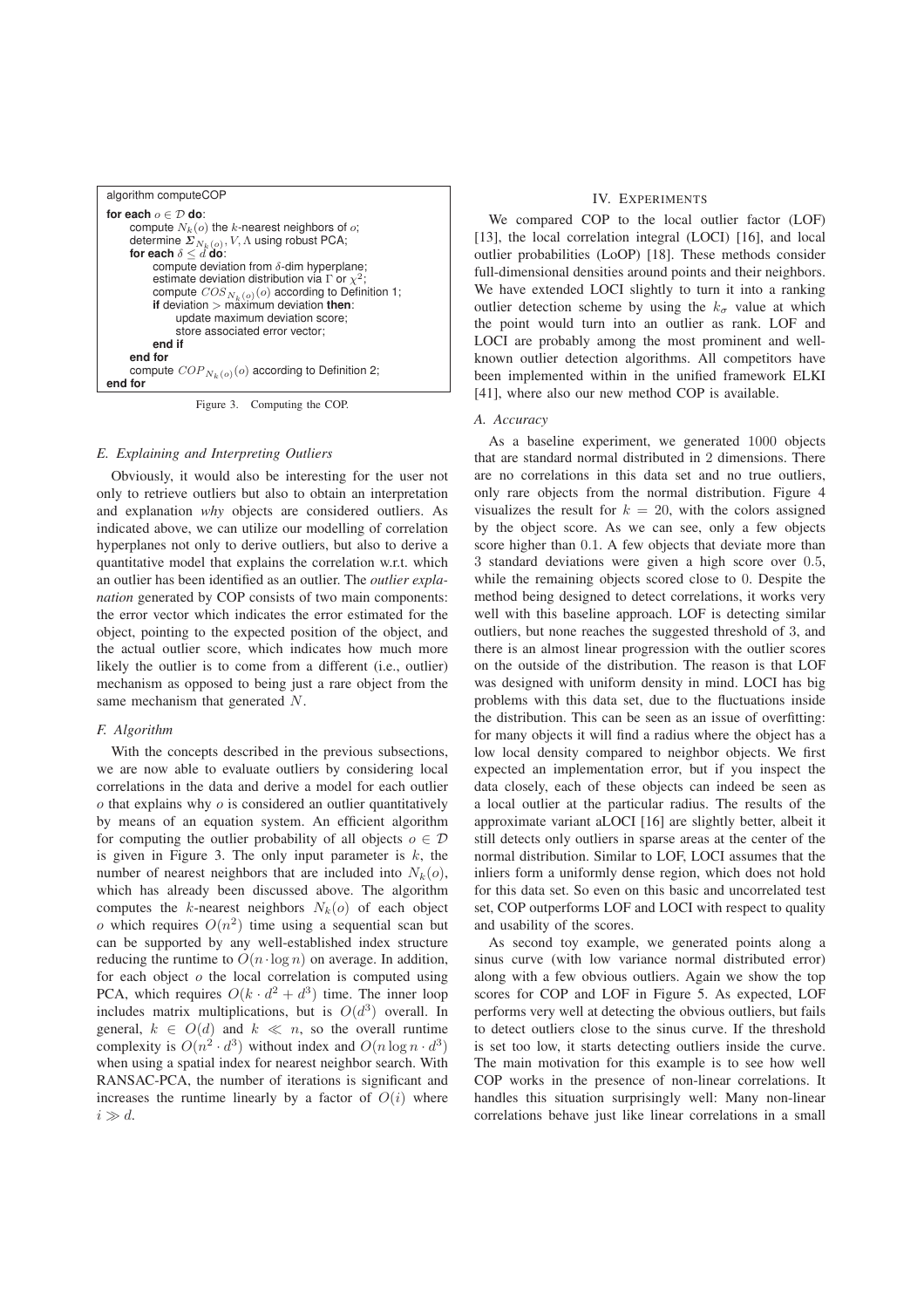





Figure 4. Scores on a standard normal distribution

enough neighborhood and the error by modelling them with a linear approximation is not significant for outlier detection. The scores produced by COP are very reasonable – objects with a score larger than 0.5 (colored blue and green in Figure 5(a)) can safely be considered outliers. Objects with a score of  $0.1-0.5$  may still be worth further investigation, and even objects with a score of just 0.01 are on the fringe of the actual data distribution. Similar to LOF, LOCI (Figure 5(c)) was able to detect the obvious outliers, and even some of the outliers nearby the sinus curve, but LOCI reacts much more sensitive to fluctuations within the cluster, similar to the observations in the previous example. Additionally, in Figure 5(d) we visualize the error vectors produced by COP, weighted with their outlier probability. Clearly, these vectors fit the intuitition of measuring the divergence from a local correlation as they point to a nearby location on the curve. Only for the outlier at approximately 0.9, 0.5 the vector is suboptimal. This object has 25% outliers in its 20 nearest neighbors, so the robust PCA did not perform that well.

However, COP also has its limitations. It uses a well defined outlier model, based on the deviation of a local trend. Classic density-based outliers will not necessarily have such a trend in their vincinity. Figure 6 visualizes such a situation. While COP does very well in recognizing outliers near the dominant correlation, the object marked as O (a typical density-based outlier) is not detected, because the 20 nearest neighbors (indicated with a green background) do not show a strong correlation, and as such the object is by definition not a correlation outlier. Other algorithms such as LOF might also have problems detecting some of these outliers, as the direct neighbors do also have a similar density. Only a method based on global density will be able to detect this outlier. This example shows the need to use multiple types of outlier detection models and methods: global density, local density and correlation outlier detection are *different kinds of outliers*, best detected by different approaches.



Figure 5. Scores on a sinus distribution with low noise and a few strong outliers

#### *B. Scalability*

We compared the scalability of COP with LOF, without index acceleration. We did not include LOCI in the benchmarks, since we were using the exact version for the other comparisons which is known to scale very poorly. A comparison with the approximate version aLOCI would have been possible. However, this would not have produced novel insights since aLOCI scales similar as LOF.

The runtime required to compute the COP value for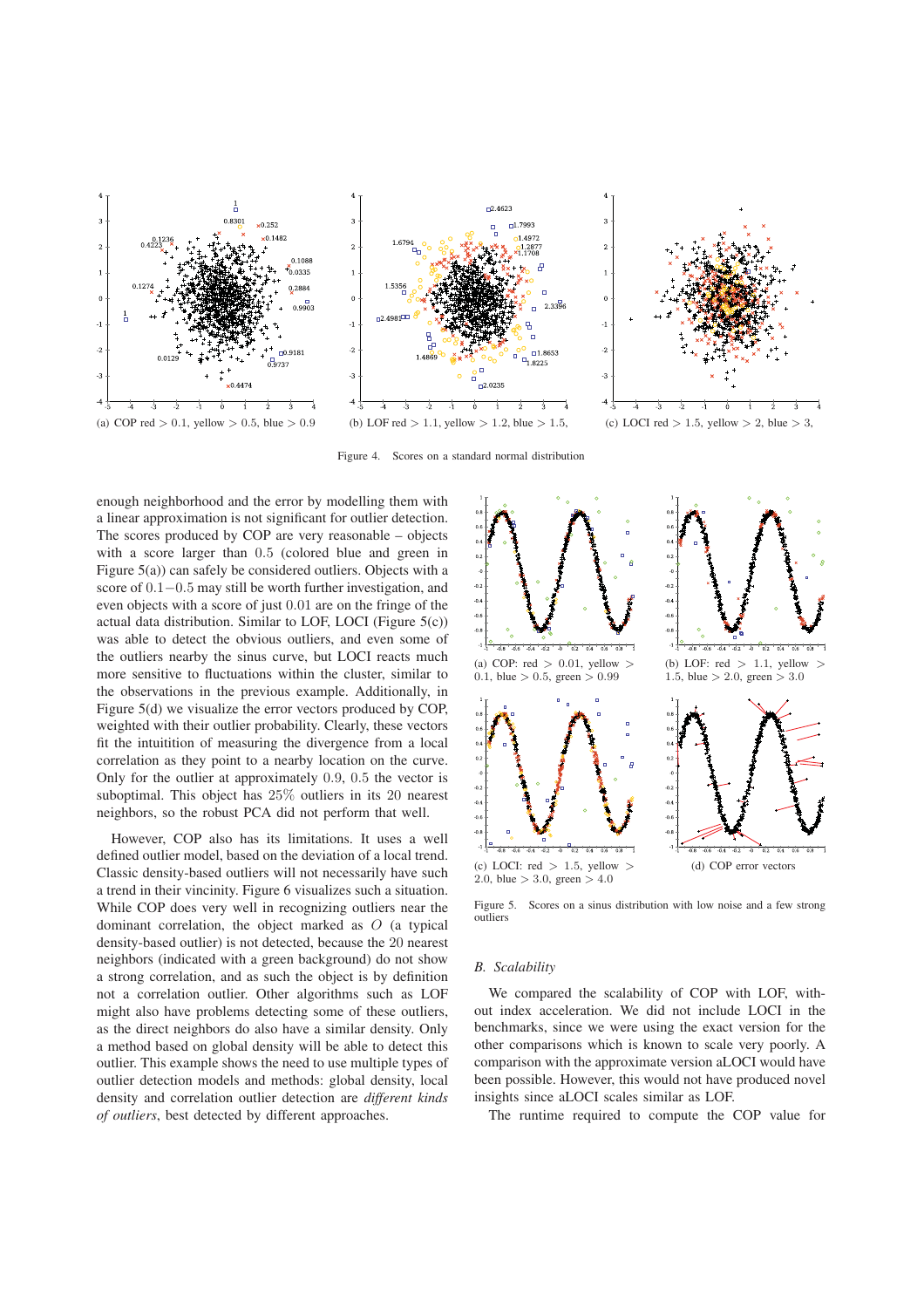

Figure 7. Scalability of COP compare to LOF.



Figure 6. Strengths and limitations of COP: finds outliers close to the correlation, but does not recognize density outliers. red  $> 0.1$ , vellow  $> 0.99$ . Green indicates the 20 nearest neighbors of O

all database objects w.r.t. increasing database size  $n$  in comparison to LOF is shown in Figure  $7(a)$ . Both approaches scale super-linear as expected. Let us note that we used materialized neighborhoods for LOF so that each neighborhood needs to be computed only once similar to COP. However, this implies a considerably higher storage overhead of LOF over COP. We also examined the scalability of our novel outlier detection approach compared to LOF w.r.t. the dimensionality  $d$  of the data points. The results shown in Figure 7(b) suggest a linear scalability for LOF and a super-linear growth for COP as expected. The impact of the parameter  $k$  ( $minPts$  in LOF) on the runtime of the algorithm is not very importat, as both methods scale almost constant w.r.t.  $k$ , as it can be seen in Figure 7(c), supporting our analysis that the inner loop of COP is  $O(k \cdot d^2 + d^3)$ . As such, the methods are linear in  $k$ , but the iteration over the  $k$  neighbors is comparably cheap as opposed to the matrix inversion and neighbor search.

Unlike the pure scalability suggests, COP will not work with arbitrarily high-dimensional data, because PCA will not work very well with high-dimensional data. Not only does

it scale with  $O(d^3)$ , but it also requires a significantly larger neighborhood with increasing dimensionality, which at some point will no longer be truly local. Furthermore, it will likely be affected by the curse of dimensionality. It is however very reasonable to combine COP with methods that produce subspace candidates to test, such as HiCS [27].

#### *C. Results on Real-world Data*

We used COP to find outliers in a data set containing 15 statistical measures for 413 former and current NBA players obtained from the NBA website<sup>2</sup>. We removed players with only a few games played, retaining 357 players.

Table I(a) depicts the top outliers according to COP, along with a trend indication of the error vector. The actual 15 dimensional error vectors are not as easy to interpret as the general trend indication. The data set is quite diverse with various types of outliers. Seven players scored the maximum score of 1.0 is this model, and a large number of records scored just slightly less. The key benefit here actually is to have this error model that indicates how a particular record is unusual. We will discuss the errors found by COP for some of the top players, because there are some interesting situations here.

Note that the error vectors point to the expected value. Eddy Curry for example, was unusually successfull at regular and 3 point throws and overall points, but not in free throws. Indeed in the data set he is given a 100% success rate for 3 point throws, but only 64.8% on free throws. Bruce Bowen played 661 games and 28.2 minutes on average, but scores only on 56.8% of free throws. Dennis Rodman is an exceptional rebounder, his blocks per game score is not low, unless compared to his number of rebounds. Antoine Carr is his very opposite, scoring low on rebounds and high on blocks and fouls. He played a lot and is a good shooter. Steve Kerr is an exceptional fair player and also extremely good at shooting. He played 910 games, but only 30 in the starting team. Steve Scheffler only played 5.3 minutes on average, despite having not bad scoring values. The most

2http://www.nba.com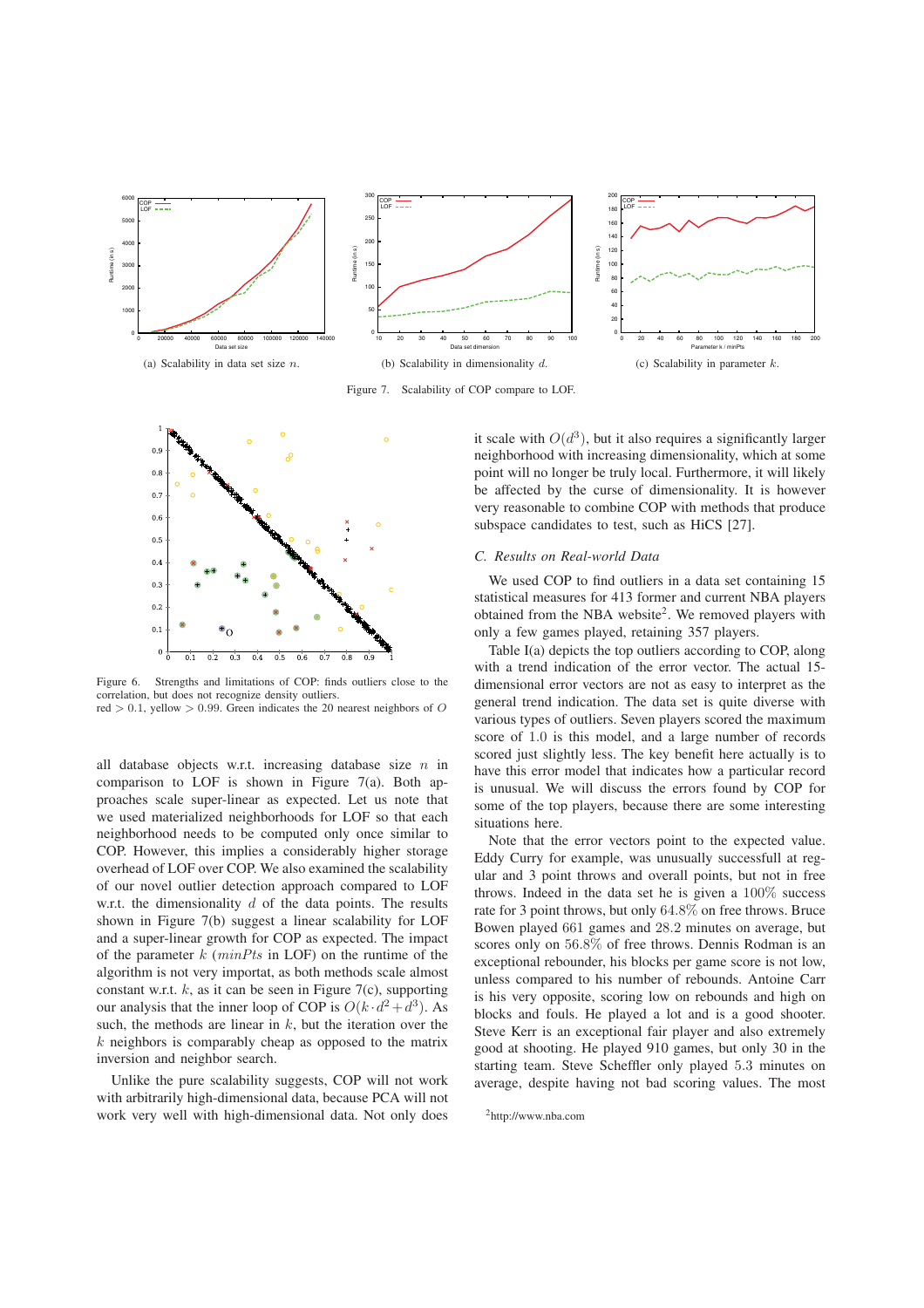Table I RESULTS ON REAL-WORLD DATA

|  |  | (a) Top outliers found by COP in NBA data set. |  |  |  |  |  |  |  |
|--|--|------------------------------------------------|--|--|--|--|--|--|--|
|--|--|------------------------------------------------|--|--|--|--|--|--|--|

| <b>Player</b>                                            | <b>COP</b>                                                                                            | Error vector trend                                      |                                             |                   |                                      |        |  |  |  |
|----------------------------------------------------------|-------------------------------------------------------------------------------------------------------|---------------------------------------------------------|---------------------------------------------|-------------------|--------------------------------------|--------|--|--|--|
| Eddy                                                     | 1.0                                                                                                   | -3PSuccess -Success -PointsPG FTSuccess -FoulsPG        |                                             |                   |                                      |        |  |  |  |
| Curry                                                    |                                                                                                       | OffRebounds -DefRebounds TurnoverPG AssistPG            |                                             |                   |                                      |        |  |  |  |
|                                                          |                                                                                                       |                                                         | <b>StealsPG</b>                             |                   |                                      |        |  |  |  |
| <b>Bruce</b>                                             | 1.0                                                                                                   |                                                         | FTSuccess -StartTeam -MinutesPG TurnoverPG  |                   |                                      |        |  |  |  |
| Bowen                                                    |                                                                                                       |                                                         | OffRebounds                                 |                   |                                      |        |  |  |  |
| Dennis                                                   | 1.0                                                                                                   |                                                         | -OffRebounds -SumRebounds -DefRebounds      |                   |                                      |        |  |  |  |
| Rodman                                                   |                                                                                                       |                                                         |                                             |                   | FTSuccess BlocksPG PointsPG -Success |        |  |  |  |
|                                                          |                                                                                                       |                                                         | -GamesPlayed                                |                   |                                      |        |  |  |  |
| Antoine                                                  | 1.0                                                                                                   |                                                         | -GamesPlayed -FoulsPG -BlocksPG SumRebounds |                   |                                      |        |  |  |  |
| Carr                                                     |                                                                                                       |                                                         | OffRebounds -FTSuccess DefRebounds -Success |                   |                                      |        |  |  |  |
| <b>Steve</b>                                             | 1.0                                                                                                   |                                                         | FoulsPG -GamesPlayed -Success -3PSuccess    |                   |                                      |        |  |  |  |
| Kerr                                                     |                                                                                                       |                                                         | TurnoverPG -FTSuccess SumRebounds           |                   |                                      |        |  |  |  |
|                                                          |                                                                                                       |                                                         | OffRebounds DefRebounds                     |                   |                                      |        |  |  |  |
| Steve                                                    | 1.0                                                                                                   |                                                         | MinutesPG -Success FoulsPG TurnoverPG       |                   |                                      |        |  |  |  |
| Scheffler                                                |                                                                                                       |                                                         | SumRebounds DefRebounds PointsPG StealsPG   |                   |                                      |        |  |  |  |
|                                                          |                                                                                                       |                                                         | <b>BlocksPG</b>                             |                   |                                      |        |  |  |  |
| Danny                                                    | 1.0                                                                                                   |                                                         | GamesPlayed -FoulsPG -Success -StealsPG     |                   |                                      |        |  |  |  |
| Manning                                                  |                                                                                                       |                                                         | -TurnoverPG                                 |                   |                                      |        |  |  |  |
| Allen                                                    |                                                                                                       | 0.999997-TurnoverPG -StealsPG -PointsPG -MinutesPG      |                                             |                   |                                      |        |  |  |  |
| Iverson                                                  |                                                                                                       |                                                         | -AssistPG FoulsPG -StartTeam                |                   |                                      |        |  |  |  |
| John                                                     | 0.999989-AssistPG -StartTeam -GamesPlayed -StealsPG                                                   |                                                         |                                             |                   |                                      |        |  |  |  |
| DefRebounds -TurnoverPG SumRebounds -Success<br>Stockton |                                                                                                       |                                                         |                                             |                   |                                      |        |  |  |  |
|                                                          |                                                                                                       |                                                         | PointsPG BlocksPG                           |                   |                                      |        |  |  |  |
| Andrei                                                   | 0.999891-BlocksPG -StealsPG FoulsPG GamesPlayed                                                       |                                                         |                                             |                   |                                      |        |  |  |  |
| Kirilenko                                                |                                                                                                       | StartTeam -AssistPG                                     |                                             |                   |                                      |        |  |  |  |
| Avery                                                    |                                                                                                       | 0.999789 3PSuccess - AssistPG - StartTeam - GamesPlayed |                                             |                   |                                      |        |  |  |  |
| FTSuccess FoulsPG -Success SumRebounds<br>Johnson        |                                                                                                       |                                                         |                                             |                   |                                      |        |  |  |  |
|                                                          |                                                                                                       |                                                         | DefRebounds OffRebounds                     |                   |                                      |        |  |  |  |
| <b>Dirk</b>                                              |                                                                                                       | 0.999678-DefRebounds -SumRebounds -PointsPG             |                                             |                   |                                      |        |  |  |  |
| Nowitzki<br>-MinutesPG -FTSuccess OffRebounds -BlocksPG  |                                                                                                       |                                                         |                                             |                   |                                      |        |  |  |  |
|                                                          |                                                                                                       |                                                         | -3PSuccess                                  |                   |                                      |        |  |  |  |
| Charlie<br>Bell                                          |                                                                                                       |                                                         | 0.999010 TurnoverPG - MinutesPG - StealsPG  |                   |                                      |        |  |  |  |
| Jason                                                    |                                                                                                       | 0.998700-AssistPG -TurnoverPG -StealsPG -SumRebounds    |                                             |                   |                                      |        |  |  |  |
| Kidd                                                     |                                                                                                       | -OffRebounds 3PSuccess -DefRebounds Success             |                                             |                   |                                      |        |  |  |  |
|                                                          |                                                                                                       |                                                         |                                             |                   |                                      |        |  |  |  |
|                                                          | -StartTeam FoulsPG -GamesPlayed<br>Shaquille 0.995704 BlocksPG - PointsPG - SumRebounds - OffRebounds |                                                         |                                             |                   |                                      |        |  |  |  |
| O'Neal                                                   |                                                                                                       | FTSuccess -Success -DefRebounds -TurnoverPG             |                                             |                   |                                      |        |  |  |  |
| -StartTeam 3PSuccess -MinutesPG -FoulsPG                 |                                                                                                       |                                                         |                                             |                   |                                      |        |  |  |  |
| -GamesPlayed                                             |                                                                                                       |                                                         |                                             |                   |                                      |        |  |  |  |
|                                                          |                                                                                                       |                                                         |                                             |                   |                                      |        |  |  |  |
|                                                          |                                                                                                       |                                                         |                                             | (b) ALOI results. |                                      |        |  |  |  |
| Method                                                   |                                                                                                       |                                                         | COP                                         | LOF               | LoOP                                 | aLOCI  |  |  |  |
| <b>ROC AUC Score</b>                                     |                                                                                                       |                                                         | 0.82186                                     | 0.73131           | 0.77408                              | 0.7112 |  |  |  |

interesting outlier however is Danny Manning. While all his individual statistics are well within the range of the data set, COP clearly indicated this player should have played more games. Upon closer investigation we noticed that while he is credited for playing 83 games total, he is also credited for being in the starting team in 398 games – obviously an error occurred during data entry of this data set.

We also applied LOF on that data set. Even when trying to optimize the parameter  $minPts$ , LOF could not find significant outliers. In all cases, the top outlier achieved a LOF value of below 1.8. This indicates that the objects in that data set exhibit a rather uniform density and outliers like the measurement error can only be detected when considering correlations as implemented by COP. The top outliers found by LOCI were players that had played next



Figure 8. ROC curves for ALOI data set

to no games. The highest score achieved was 2.1, which would not have been considered an outlier by LOCI (the suggested significance value is 3). This difference to the results published in [16] is probably due to our NBA data set covering more seasons and players than their version.

As second real-world data set, we used the Amsterdam Library of Object Images (ALOI) [42], a collection of 110250 images from 1000 different objects in various light conditions. We downsampled some objects to obtain rare classes, so that 50000 images remain, 1508 of which are from rare objects. We extracted Haralick texture features [43] from the images, obtaining a 14 dimensional vector space. This is a rather challenging data set, and none of the methods evaluated performed excellent on this data set.

In Figure 8 we visualize the ROC curves for different algorithms: the new method COP along with the wellknown local density-based outlier detection method LOF, the variation LoOP, and aLOCI. COP clearly offers an improved detection performance compare to all three methods. The area under curve (AUC) values are given in Table I(b).

### V. CONCLUSIONS

We proposed a local model that takes correlations among varying subsets of attributes into account in order to find outliers in arbitrarily oriented subspaces. Our algorithm assigns to a point a score of being an outlier w.r.t. a set of reference points in the local neighborhood. An important contribution of COP is to not only produce an outlier score, but also to generate an explanation of how the outlier diverts from the norm. This significantly helps analysis of the outliers by a domain expert. The different abilities of COP compared to LOF and LOCI as prototypes of classical local outlier detection algorithms have been demonstrated on synthetic and real-world data. COP provides a new paradigm for outlier detection that exhibits rather different characteristics orthogonal to established methods. As a consequence, COP does not necessarily compete with existing outlier detection methods but rather complements them, and is best used in parallel with classic density-based outlier detection methods, as they detect different types of outliers.